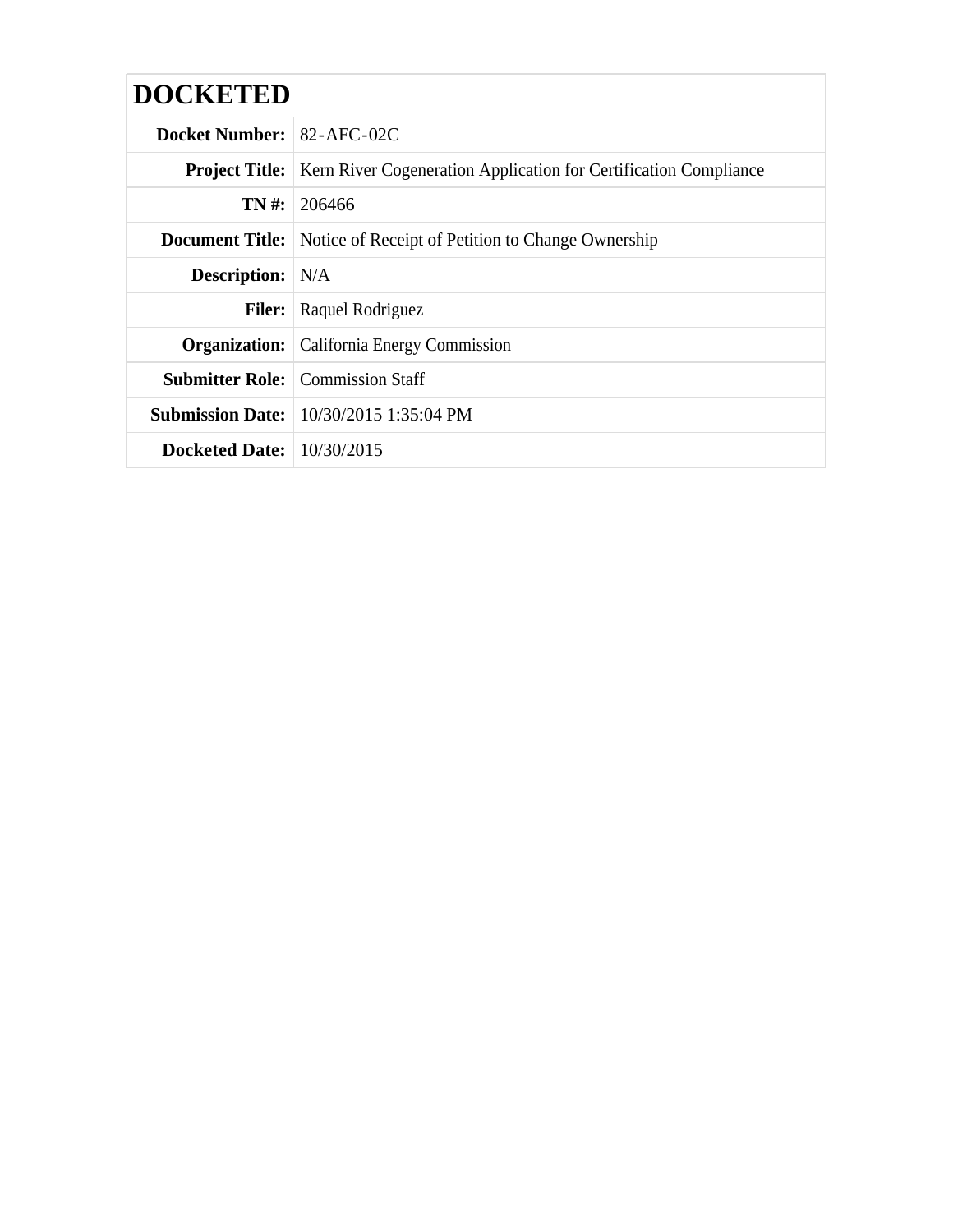CALIFORNIA ENERGY COMMISSION 1516 NINTH STREET SACRAMENTO, CA 95814-5512 www.energy.ca.gov



## **NOTICE OF RECEIPT PETITION TO CHANGE OWNERSHIP of the KERN RIVER COGENERATION PROJECT (82-AFC-2C)**

On September 1, 2015, Kern River Cogeneration Company (KRCC) filed a petition with the California Energy Commission (Energy Commission) requesting approval to transfer the ownership of the Kern River Cogeneration project (Kern River), from Kern River Cogeneration Company to Chevron Power Holdings Inc. (CPHI). The 300-megawatt (MW) cogeneration project was certified by the Energy Commission in September 1983 and began commercial operation in August, 1985. In April, 2004, the Energy Commission approved a petition to allow the project operate in cogeneration or simplecycle mode. The facility consists of four 75-MW natural gas-fired combustion turbines equipped with dry Low NOx combustors and four heat recovery steam generators capable of providing steam to the adjacent oilfield for use in enhanced oil recovery. The facility is located approximately five miles north of the City of Bakersfield, and five miles east of State Route 99 in Kern County.

## **ENERGY COMMISSION REVIEW PROCEDURES**

A statement describing the change in ownership, signed under penalty of perjury by a representative of the proposed new owner of the project, was submitted to the Energy Commission staff for review and approval as required by Title 20, California Code of Regulations, section 1769(b). The statement affirms that the new owner agrees to be bound by the requirements of the Energy Commission's Decision for the project and understands the obligations imposed by the Conditions of Certification. Based on the information provided, staff intends to recommend the proposed change in ownership be approved by the Energy Commission at the December 9, 2015, Business Meeting.

## The Energy Commission's webpage for this facility,

https://efiling.energy.ca.gov/Lists/DocketLog.aspx?docketnumber=82-AFC-02C, has a link to the amendment petition on the right side of the webpage in the box labeled "Compliance Proceeding." Click on the "Documents for this Proceeding (Docket Log)" option.

This Notice of Receipt has been mailed to the Commission's facility mail list of interested parties and property owners adjacent to the facility site. It has also been emailed to the facility listserv. The listserv is an automated Energy Commission e-mail system by which information about this facility is e-mailed to parties who have subscribed. To subscribe, go to the Commission's webpage for this facility, cited above, scroll down the right side of the project's webpage to the box labeled "Subscribe," and provide the requested contact information.

Any person may comment on the petition. To use the Energy Commission's electronic commenting feature, go to the Energy Commission's webpage for this facility, cited